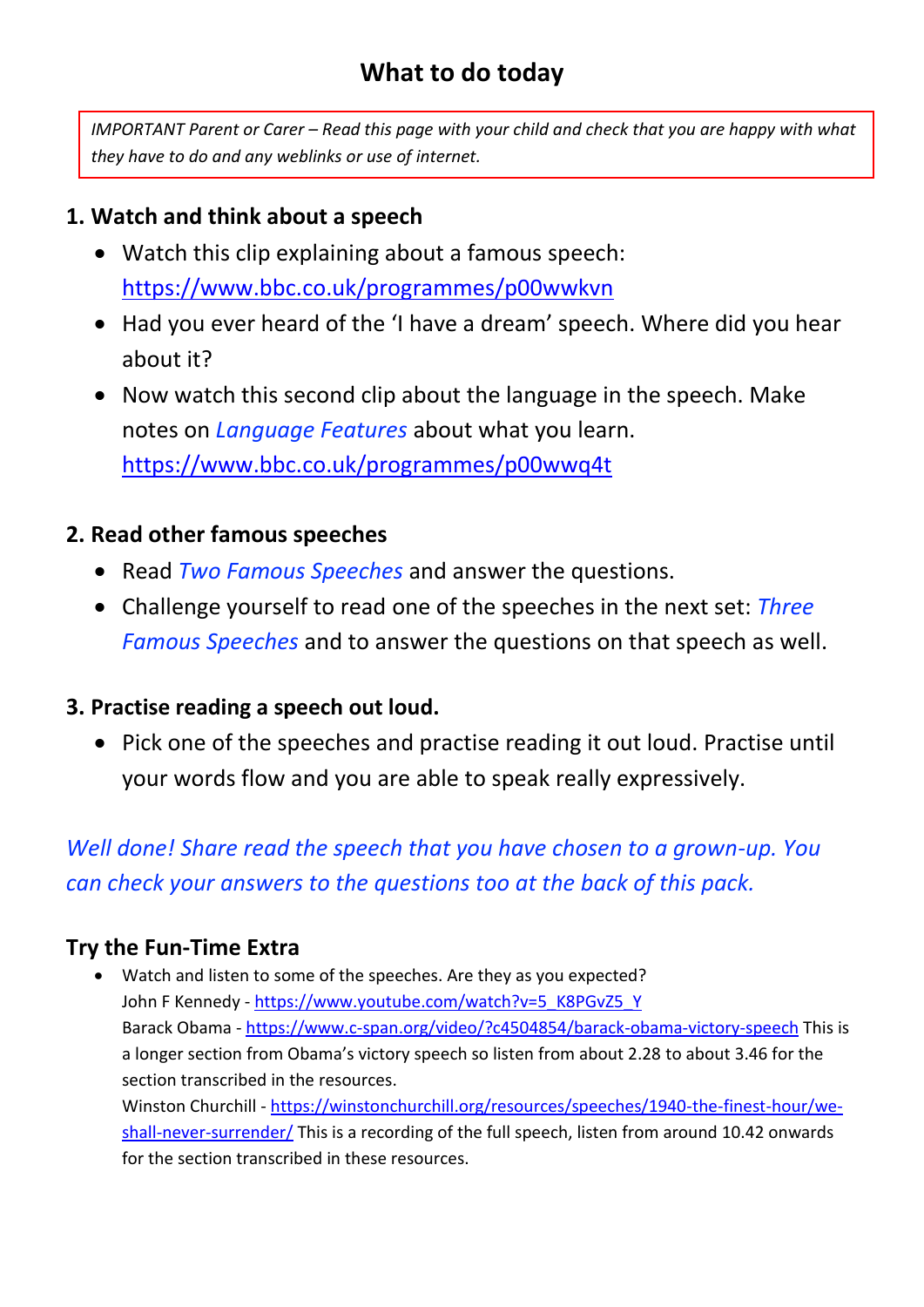# **Language Features**

<https://www.bbc.co.uk/programmes/p00wwq4t>

*Watch the clip and make notes here.*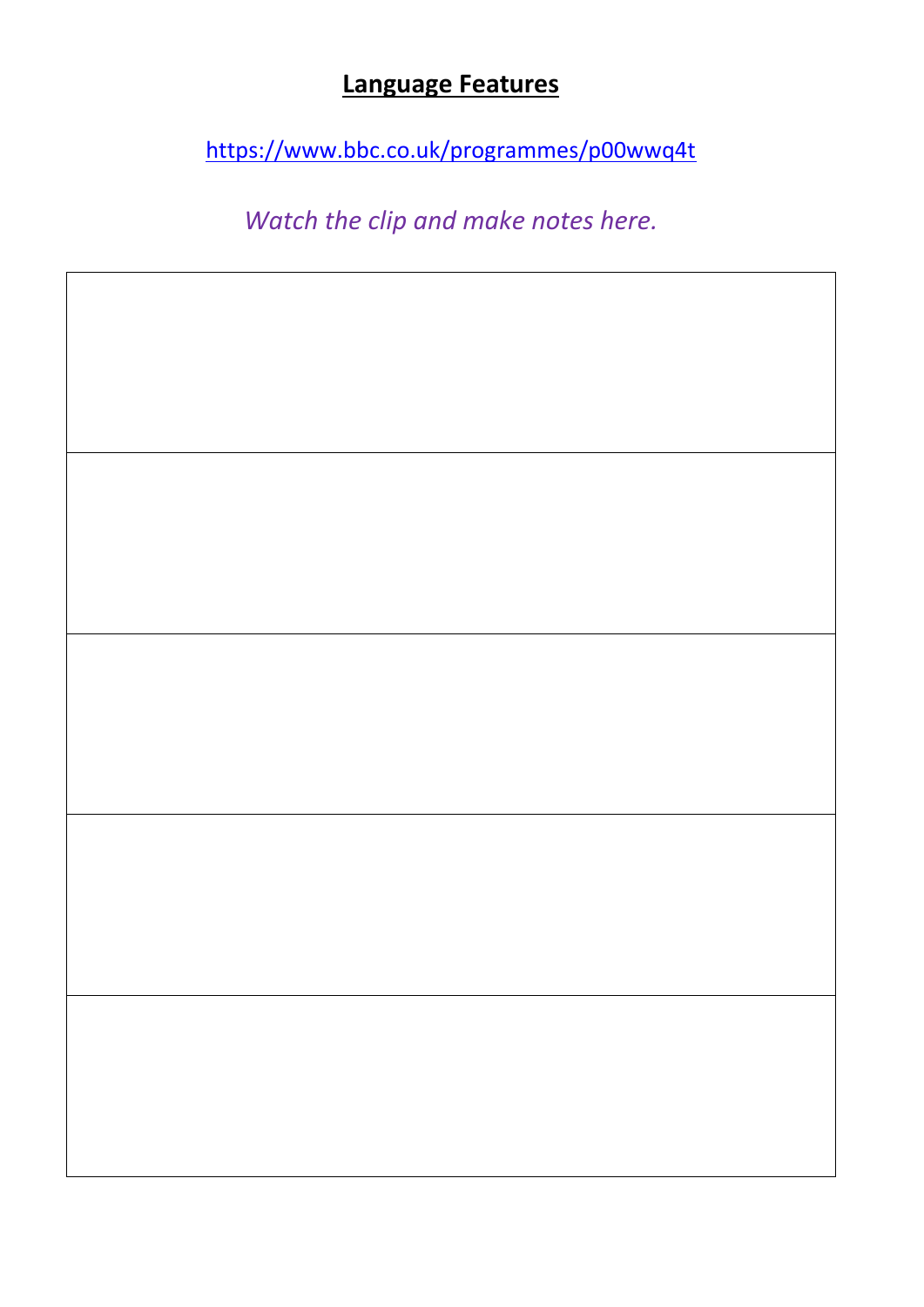### **John F. Kennedy -** *The Decision to go the Moon 1961*  **(President of USA in 1960s)**

We choose to go to the moon. We choose to go to the moon in this decade and do the other things, not because they are easy, but because they are hard, because that goal will serve to organise and measure the best of our energies and skills, because that challenge is one that we are willing to accept, one we are unwilling to postpone, and one which we intend to win, and the others, too.

- 1. What is Kennedy explaining?
- 2. Why do you think he repeats the phrase "We choose to go to the moon"?

*...not because they are easy, but because they are hard...*

3. Does this reason surprise you? Why do you think he uses contrasts such as *easy* and *hard* in his speech?

### **Barack Obama -** *Victory speech 2008* **(President of USA 2009-2017)**

The road ahead will be long. Our climb will be steep. We may not get there in one year or even in one term, but America - I have never been more hopeful than I am tonight that we will get there. I promise you - we as a people will get there.

There will be setbacks and false starts. There are many who won't agree with every decision or policy I make as president, and we know that government can't solve every problem. But I will always be honest with you about the challenges we face. I will listen to you, especially when we disagree.

And above all, I will ask you to join in the work of remaking this nation the only way it's been done in America for 221 years - block by block, brick by brick, calloused hand by calloused hand.

#### 4. Who is Obama talking to?

*The road ahead will be long. Our climb will be steep.*  5. Is he really talking about an actual road? What is he describing with this image?

...*block by block, brick by brick...*

6. What affect does this alliteration (repeating the beginning sound) have and why does he use it?

7. **Both speakers** say things *will* happen rather than *might* or *may* happen. Why do they use this modal verb in their speech?

8. Which speech do you think is most persuasive? Explain why, giving examples.



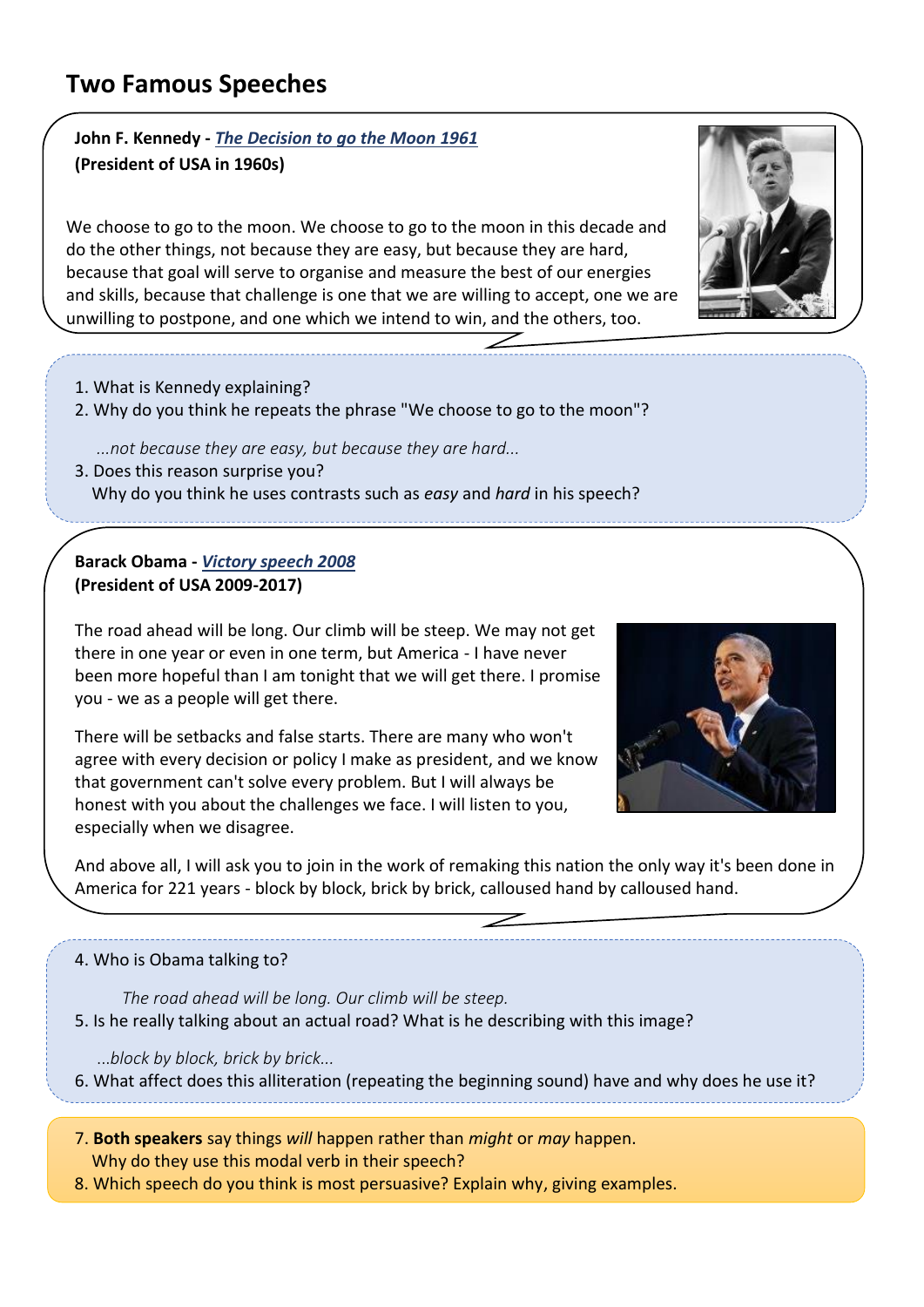## **Three Famous Speeches**

### **Winston Churchill -** *We shall fight on the beaches* **1940** (Prime minster of Britain during WWII)

…we shall defend our Island, whatever the cost may be, we shall fight on the beaches, we shall fight on the landing grounds, we shall fight in the fields and in the streets, we shall fight in the hills; we shall never surrender, and even if, which I do not for a moment believe, this Island or a large part of it were **subjugated** and starving, then our Empire beyond the seas, armed and guarded by the British **Fleet**, would carry on the



struggle, until, in God's good time, the New World, with all its power and might, steps forth to the rescue and the liberation of the old.

#### **subjugated** - taken control of, dominated **Fleet** - A number of warships

### **Elizabeth I -** *Speech to the Troops* **1588**

(Queen of England during Tudor times)

I am come amongst you, as you see, at this time, not for my **recreation and disport**, but being resolved, in the midst and heat of the battle, to live and die amongst you all; to lay down for my God, and for my kingdom, and my people, my honour and my blood, even in the dust. I know I have the body but of a weak and feeble woman; but I have the heart and stomach of a king, and of a king of England too. I myself will take up arms,



I myself will be your general, judge, and rewarder of every one of your **virtues** in the field.

**Recreation and disport** - amusement, fun **Virtues** – good qualities

**William Lyon Phelps -** *The Pleasure of Books* **1933** (American speaker and university lecturer)

A borrowed book is like a guest in the house; it must be treated with **punctiliousness**, with a certain **considerate formality**. You must see that it sustains no damage; it must not suffer while under your roof. You cannot leave it carelessly, you cannot mark it, you cannot turn down the pages, you cannot use it familiarly. And then, some day, although this is seldom done, you really ought to return it.



 $\overline{a}$ 

**Punctiliousness** - care **Considerate formality** – kind/proper behaviour